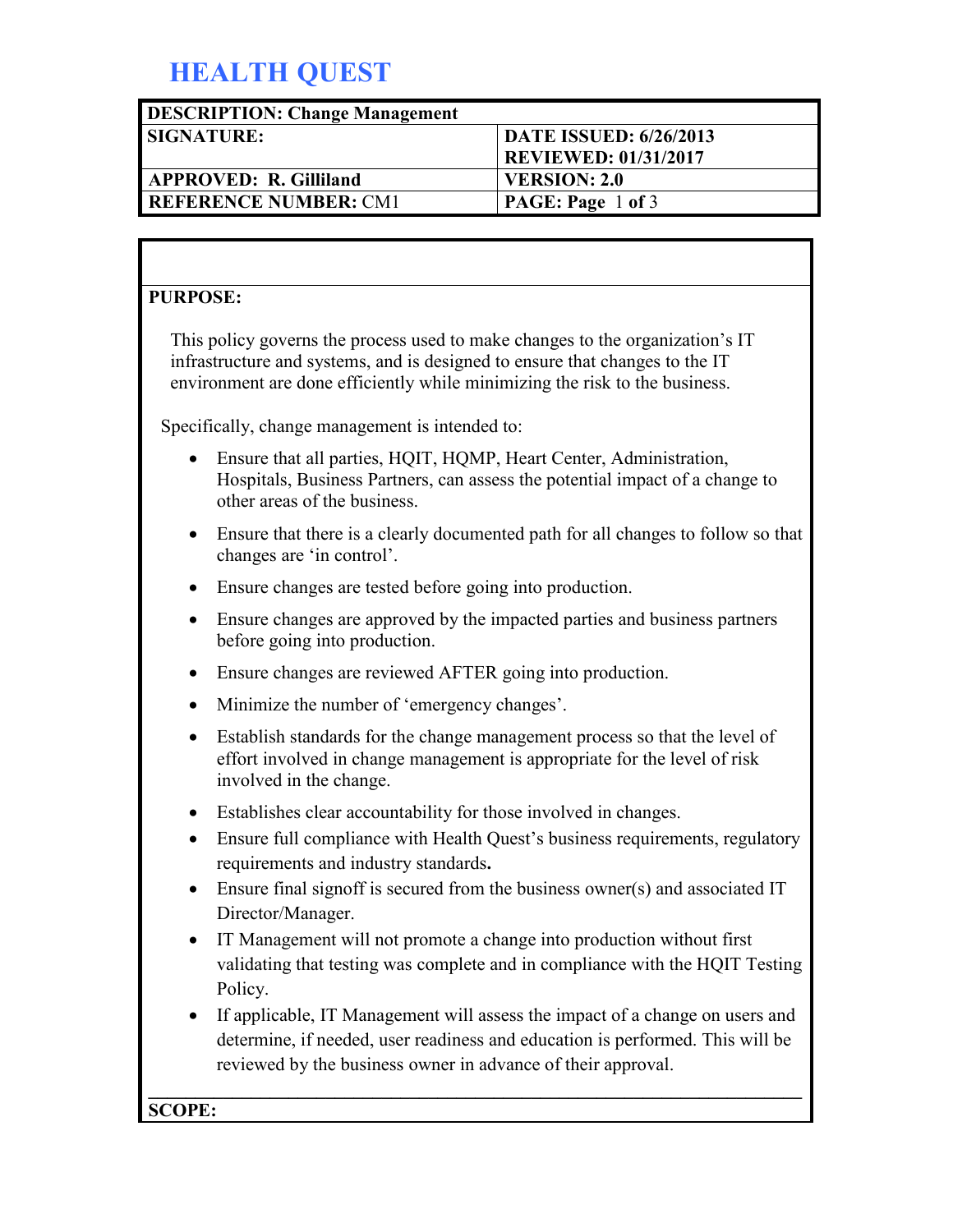### **HEALTH QUEST**

| <b>DESCRIPTION: Change Management</b> |                               |
|---------------------------------------|-------------------------------|
| <b>SIGNATURE:</b>                     | <b>DATE ISSUED: 6/26/2013</b> |
|                                       | <b>REVIEWED: 01/31/2017</b>   |
| <b>APPROVED: R. Gilliland</b>         | <b>VERSION: 2.0</b>           |
| <b>I REFERENCE NUMBER: CM1</b>        | <b>PAGE: Page 2 of 3</b>      |

The Change Management Policy encompasses all IT systems and technology that support critical business functions. This includes changes made to any of the following:

- A. **Software.** Any changes to software used in production, such as installations, patches, and version upgrades. This includes operating systems, business applications, and device control software.
- B. **Hardware.** Addition, removal, relocation or modification of major computer hardware such as servers. This would include some, but not all changes made to network appliances.
- C. **Data.** Any changes to databases such as changes in the table structure or changes in source data, or changes to the database software. Bulk changes to the content of databases or complete copies made outside routine backup/replication also require change management.
- D. **Planned Outages.** If a downtime of any major production system or service is scheduled for whatever reason, a change management is required.

Changes made to non-Production environments do not require change management tickets. However, IT management may choose to put major non-Production changes through the change management process and this policy does not prohibit that.

#### **POLICY:**

Change in control: changes to the Production IT environment at Health Quest are to be approved through a standard change management procedure. Except as defined in the Change Management procedure, changes may not be made without prior approval at a Change Management meeting.

Change Management System: All requests for changes to the IT environment described in the Scope above must be made using the Health Quest Change Management system.

The role of vendor's in change management: All vendors that assist in the managing of its production systems will adhere to Health Quest's Change Management Procedure. In cases where an application is hosted remotely, it is the responsibility of IT management to ensure that the vendor's change management procedures are integrated with Health Quest's so that Health Quest maintains